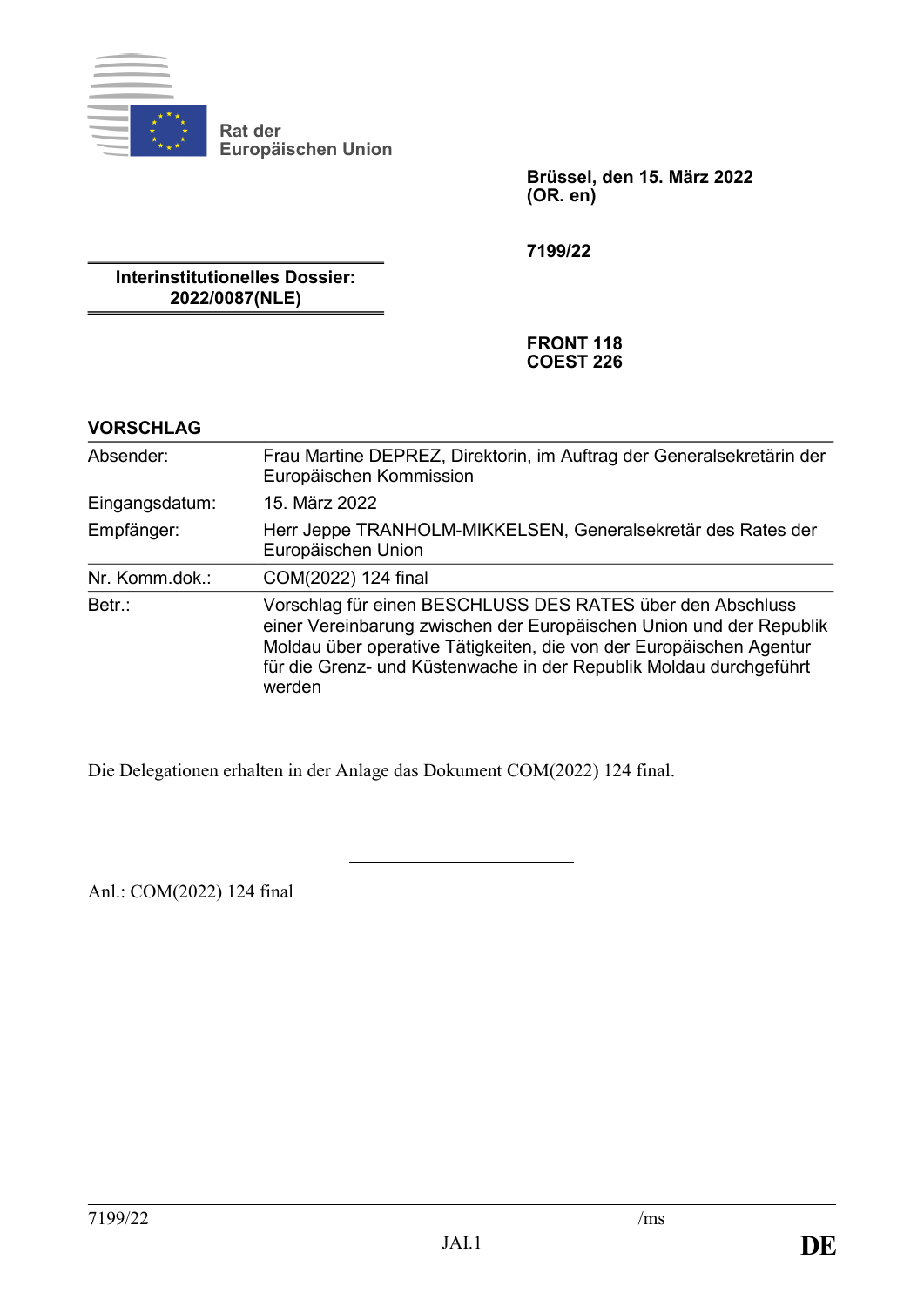

EUROPÄISCHE **KOMMISSION** 

> Brüssel, den 15.3.2022 COM(2022) 124 final

2022/0087 (NLE)

Vorschlag für einen

# **BESCHLUSS DES RATES**

**über den Abschluss einer Vereinbarung zwischen der Europäischen Union und der Republik Moldau über operative Tätigkeiten, die von der Europäischen Agentur für die Grenz- und Küstenwache in der Republik Moldau durchgeführt werden**

{SWD(2022) 70 final}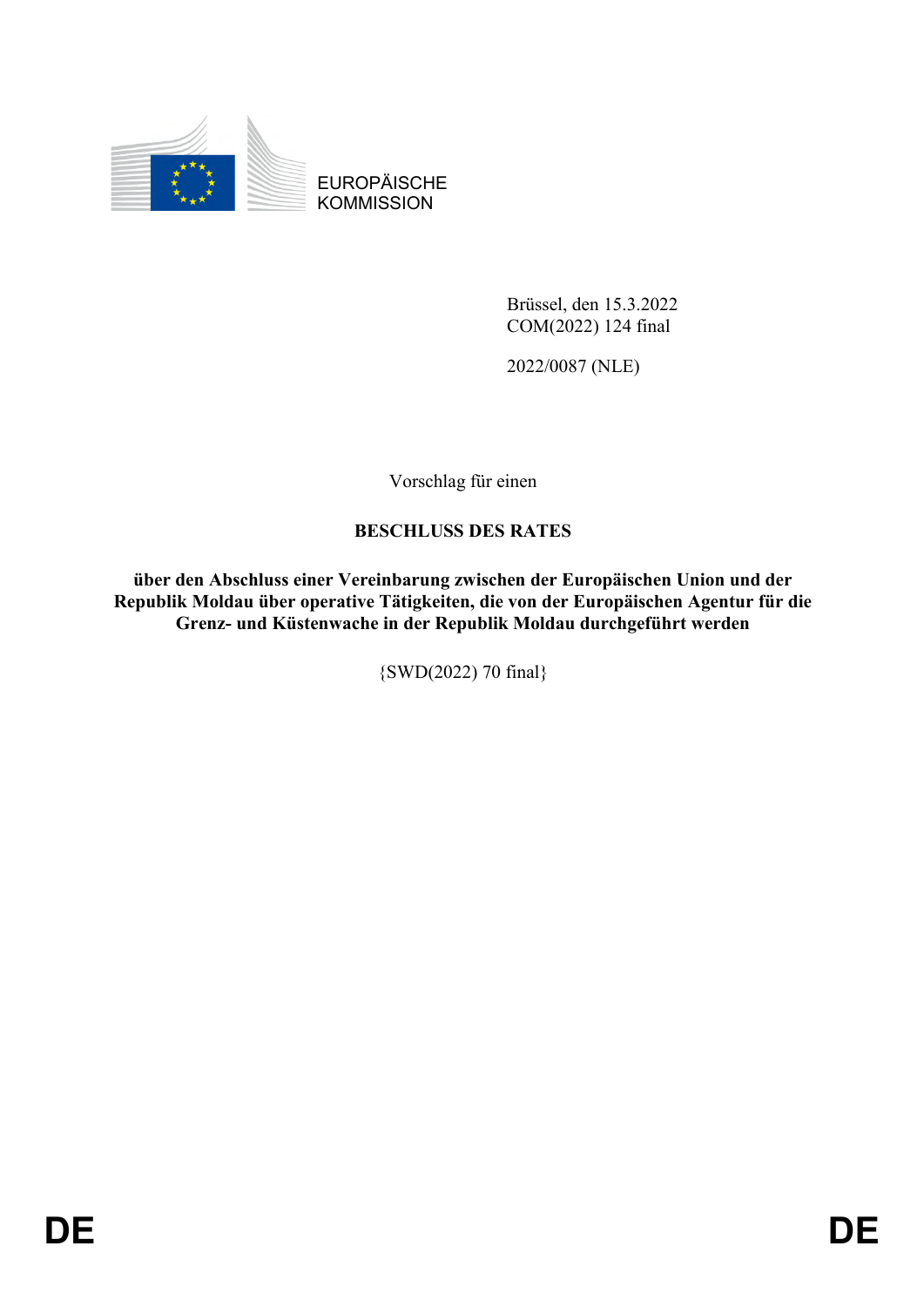# **EXPLANATORY MEMORANDUM**

### **1. CONTEXT OF THE PROPOSAL**

#### **• Reasons for and objectives of the proposal**

One of the tasks of the European Border and Coast Guard Agency is to cooperate with third countries in relation to the areas covered by the European Border and Coast Guard Regulation (Regulation (EU) 2019/1896) (the 'Regulation') 'including through the possible operational deployment of border management teams in third countries.'<sup>1</sup> Specifically, the Agency, as part of the European Border and Coast Guard, is to ensure European integrated border management<sup>2</sup>, one component of which is cooperation with third countries in the areas covered by the European Border and Coast Guard Regulation 'focusing in particular on neighbouring third countries and on […] countries of origin or transit for illegal immigration.'<sup>3</sup> The Agency may cooperate with the authorities of third countries competent in matters covered by the Regulation to the extent required for the fulfilment of its tasks<sup>4</sup> and may carry out actions related to European integrated border management on the territory of a third country subject to the agreement of that third country.

Pursuant to Article 73(3) of the Regulation, in circumstances requiring the deployment of border management teams from the European Border and Coast Guard standing corps to a third country where the members of the teams will exercise executive powers, a status agreement shall be concluded by the Union with the third country concerned. Such a status agreement should be based on the model that the Commission has drawn up as provided for in Article 76(1) of the same regulation. The Commission adopted this model on 21 December  $2021^5$ .

As of 11 March 2022, over 310 000 refugees had entered the Republic of Moldova ('Moldova') from Ukraine following the Russian Federation's invasion of Ukraine on 24 February 2022. In just the first two weeks of the war, more than two million refugees – around 4% of Ukraine's population – mainly fled westward from the encroaching Russian forces<sup>6</sup>.

Moldovan border management authorities are thus now facing the twin challenges of regulating the influx and subsequent outflow of potentially hundreds of thousands of refugees, including monitoring the smuggling of weapons. Furthermore, some 12% of the territory of the country is not under the control of Moldovan authorities, including a large portion of Moldova's border with Ukraine. With a status agreement in place, Moldovan authorities supported by border management teams of the European Border and Coast Guard Agency will be in a much better position to quickly respond to the current challenges.

 $\overline{1}$ Article  $10(1)(u)$  of Regulation (EU) 2019/1896 of the European Parliament and of the Council of 13 November 2019 on the European Border and Coast Guard, OJ L 295, 14.11.2019, p. 1-131.

<sup>&</sup>lt;sup>2</sup> Article 71(1) of Regulation (EU) 2019/1896.<br> $\frac{3}{4}$  Article 3(1)(g) of Regulation (EU) 2019/1896

<sup>&</sup>lt;sup>3</sup> Article 3(1)(g) of Regulation (EU) 2019/1896.

<sup>4</sup> Article 73(1) of Regulation (EU) 2019/1896.

<sup>5</sup> Communication COM(2021) 829 - Model status agreement as referred to in Regulation (EU) 2019/1896 of the European Parliament and of the Council of 13 November 2019 on the European Border and Coast Guard and repealing Regulations (EU) No 1052/2013 and (EU) 2016/1624.

 $\frac{6}{\text{https://data2.unher.org/en/situations/ukraine}}$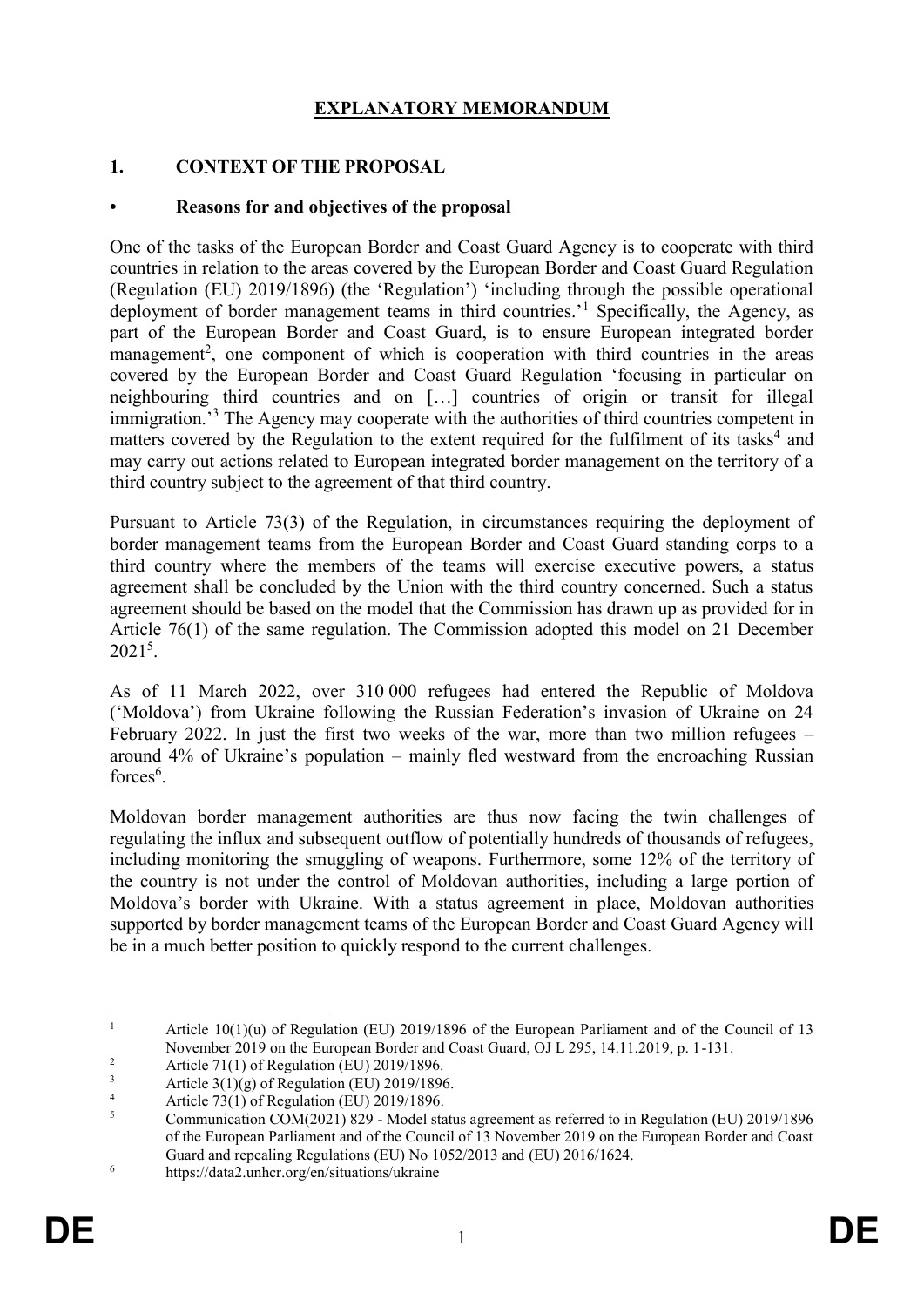On 14 March 2022, the Commission received the Council authorisation to open negotiations with the Republic of Moldova on a status agreement with the Republic of Moldova.

The European Commission, on behalf of the European Union, and Moldova held negotiations on the status agreement on 14 March 2022. The status agreement was initialled by the heads of the negotiating teams.

In view of ensuring the possibility for an urgent deployment of the European Border and Coast Guard standing corps on the territory of Moldova, in light of the influx of refugees into Moldova from Ukraine following the Russian Federation's invasion of that country, the agreement should be applied provisionally upon its signature, pending the completion of the procedures necessary for its entry into force.

The attached proposal for a Council Decision constitutes the legal instrument for concluding the status agreement between the European Union and the Republic of Moldova.

## *Situation of the Schengen associated countries*

The present proposal builds upon the Schengen *acquis* in the field of external borders. The Union has nevertheless no power to conclude a status agreement with Moldova in a manner that binds Norway, Iceland, Switzerland or Liechtenstein. To ensure that border guards and other relevant staff sent by those countries to Moldova benefit from the same status as provided for in the status agreement, joint declarations attached to the status agreement should state the desirability that similar agreements be concluded between Moldova and each of those associated countries.

This Decision constitutes a development of the provisions of the Schengen *acquis* in which Ireland does not take part, in accordance with Council Decision 2002/192/EC; Ireland is therefore not taking part in the adoption of this Decision and is not bound by it nor subject to its application.

In accordance with Articles 1 and 2 of Protocol No 22 on the position of Denmark, annexed to the Treaty on European Union and to the Treaty on the Functioning of the European Union, Denmark is not taking part in the adoption of this Decision and is not bound by it nor subject to its application.

# **• Consistency with existing policy provisions in the policy area**

A working arrangement on establishing operational cooperation between the European Border and Coast Guard Agency and the Border Guard Service of the Republic of Moldova has been in place since 2008. It was concluded under the previous EBCG Regulation, Regulation (EU)  $2016/1624$  on the European Border and Coast Guard<sup>7</sup>. It includes general commitments on the development of information exchange and risk analyses, training and exchange of best practices as well as coordination of certain joint operational measures and pilot projects in the area of border management.

1

<sup>7</sup> Regulation (EU) 2016/1624 of the European Parliament and of the Council of 14 September 2016 on the European Border and Coast Guard and amending, OJ L 251, 16.09.2016, p. 1.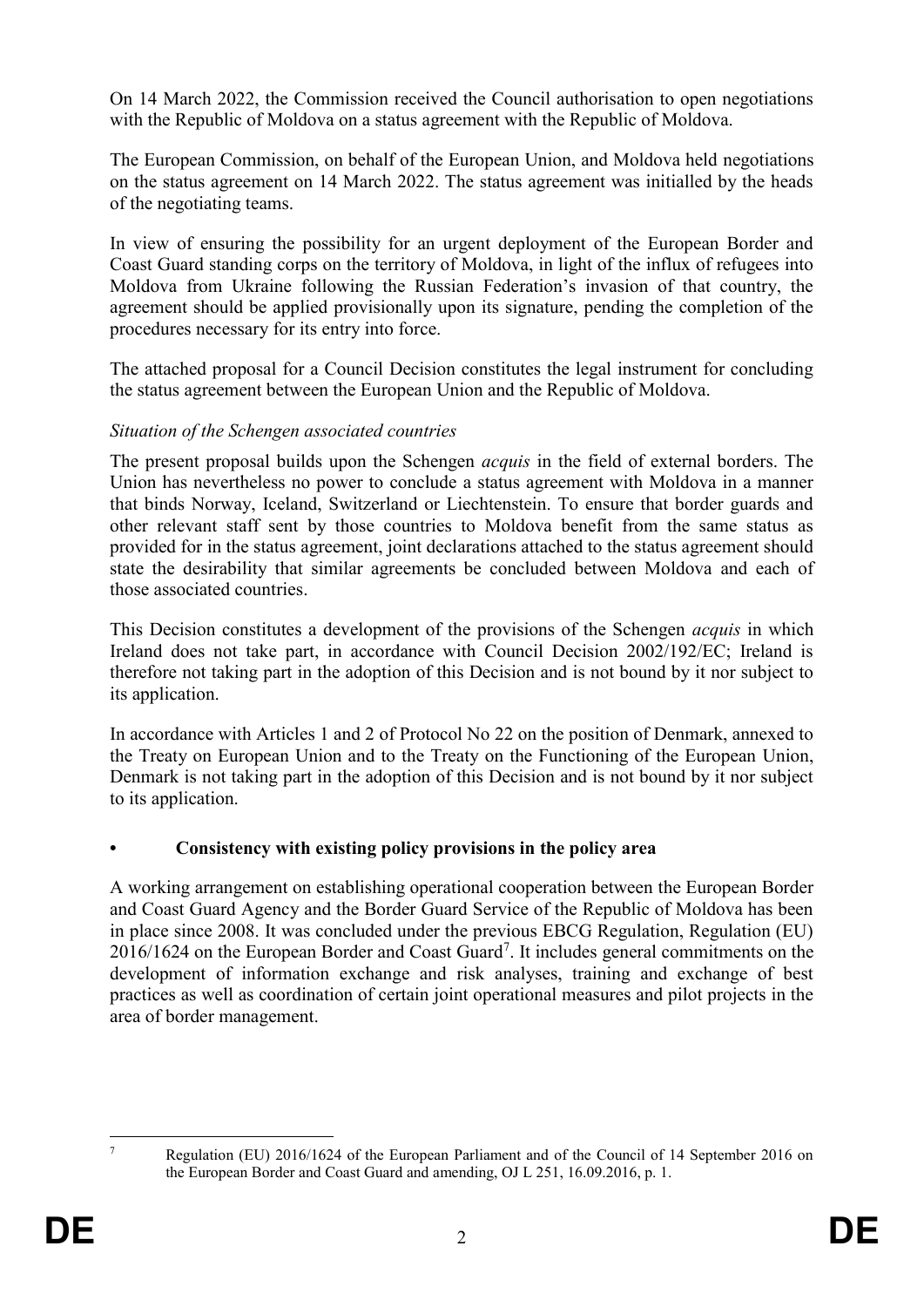# **• Consistency with other Union policies**

Strengthening controls along the borders of Moldova will positively impact the Union's external borders, in particular those of Romania, as well as the borders of the Republic of Moldova itself. Support to border controls by European Union Border Assistance Mission to Ukraine and Moldova will add to, and complement, the assistance provided by the border management teams. Also, the conclusion of a status agreement would tie into the wider objectives and priorities for cooperation and the work towards achieving the objectives of political association and economic integration as set out in the Association Agreement between the European Union and the European Atomic Energy Community and their Member States, and the Republic of Moldova. Strengthened cooperation in border management would also be complementary to the long-term Eastern Partnership policy objectives beyond 2020, as detailed in the Joint Communication of March 2020 and the Joint Staff Working Document of July 2021, and endorsed at the  $6<sup>th</sup>$  Eastern Partnership Summit in 2021.

The conclusion of a status agreement could also support the wider efforts and commitments of the European Union to further develop capabilities in order to contribute to crisis response management and promoting convergence on foreign and security matters between the Union and the Republic of Moldova.

# **2. LEGAL BASIS, SUBSIDIARITY AND PROPORTIONALITY**

# **• Legal basis**

The legal basis for this proposal for a Council Decision is Article 77(2)(b) and (d) and Article 79(2)(c) TFEU in conjunction with is Article 218(6)(a) TFEU.

The competence of the European Union to conclude a status agreement is explicitly provided for in Article 73(3) of Regulation (EU) 2019/1896, which states '[i]n circumstances requiring the deployment of border management teams from the standing corps to a third country where the members of the teams will exercise executive powers, a status agreement […] shall be concluded by the Union with the third country concerned'.

Pursuant to Article 3(2) of the Treaty on the Functioning of the European Union, the Union shall have exclusive competence for the conclusion of an international agreement when its conclusion is provided for in a legislative act of the Union. Article 73(3) of Regulation (EU) 2019/1896 provides for a status agreement to be 'concluded by the Union with the third country concerned'. Consequently, the attached agreement with the Republic of Moldova falls within the exclusive power of the European Union. In accordance with Article 73(3) of the Regulation (EU) 2019/1896, the proposed status agreement largely follows the model agreement adopted by the Commission on 21 December 2021.

The consent of the European Parliament is required for the conclusion of this agreement pursuant to Article 218(6)(a)(v) TFEU.

# **• Subsidiarity and proportionality**

# *The need for a common approach*

A status agreement will allow for the deployment to the Republic of Moldova of border management teams by the European Border and Coast Guard Agency, using all the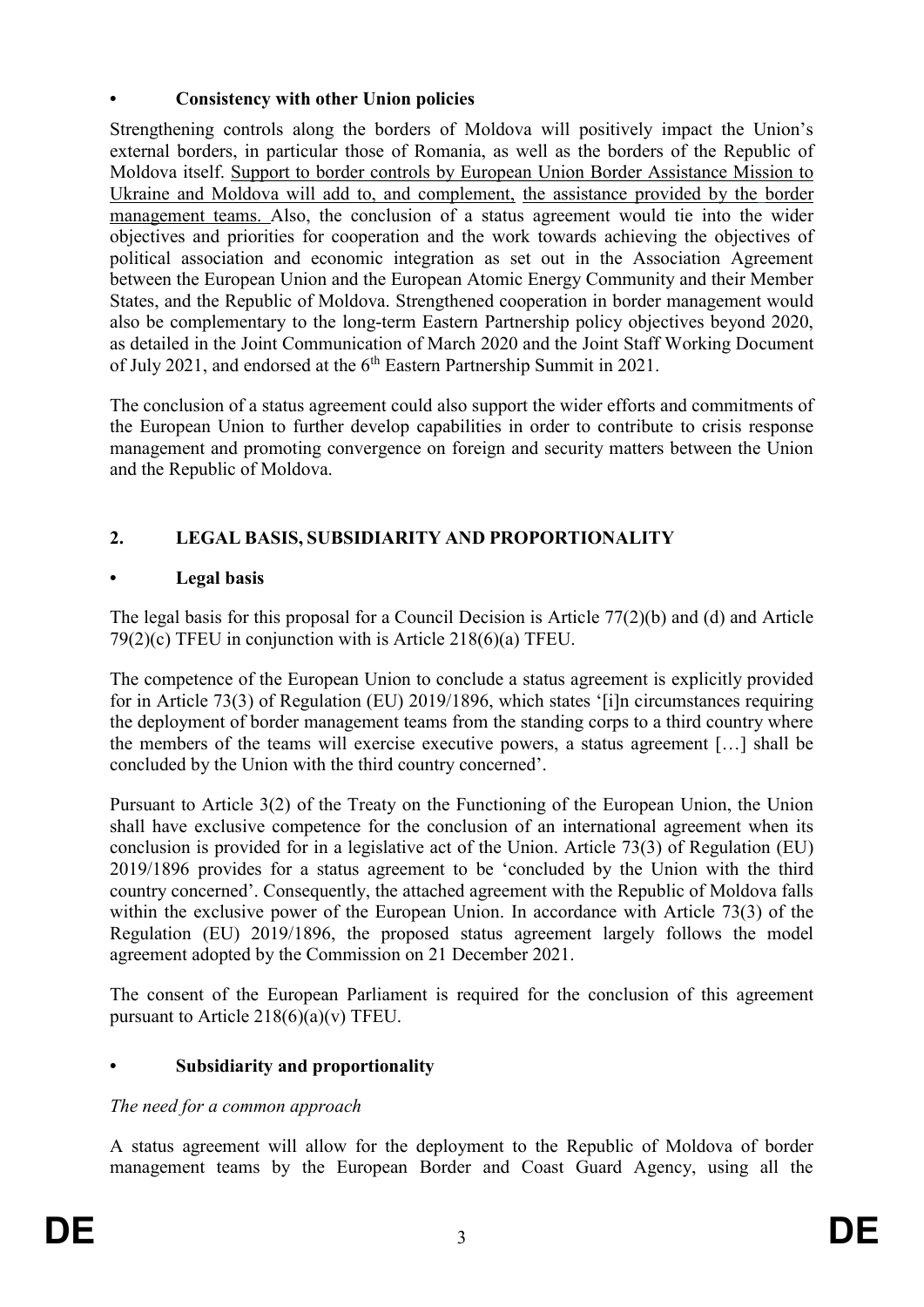possibilities offered by Regulation (EU) 2019/1896. Without such a tool, only bilateral deployments by Member States could be used to develop and implement European integrated border management and support Moldova in managing the dramatic increase in refugees seeking to enter its territory. Such a bilateral approach would be neither efficient nor appropriate.

A common approach is needed to better manage Moldova's borders and as a concerted Union-effort in response to the ongoing Russian aggression against Ukraine.

# **3. RESULTS OF EX-POST EVALUATIONS, STAKEHOLDER CONSULTATIONS AND IMPACT ASSESSMENTS**

As this will be a new agreement, no evaluation or fitness checks of existing instruments could be carried out. No impact assessment is required for the negotiation of a status agreement.

#### **• Ex-post evaluations/fitness checks of existing legislation**

As this will be a new agreement, no evaluation or fitness checks of existing instruments could be carried out. No impact assessment is required for the negotiation of a status agreement.

#### **• Fundamental rights**

In line with Recital (88) of Regulation (EU) 2019/1896, the Commission assessed the fundamental rights situation relevant to the areas covered by the status agreement in the Republic of Moldova and informed the European Parliament thereof.

The agreement contains practical measures related to the respect of fundamental rights and shall ensure that fundamental rights are fully respected during activities organised on the basis of the agreement. The agreement provides for an independent and effective complaints mechanism in accordance with the relevant provisions of Regulation (EU) 2019/1896 to monitor and ensure respect for fundamental rights in all the activities organised on the basis of the agreement.

Areas of main concern as regards the rule of law and the respect of fundamental rights in the Republic of Moldova include respect for universal human rights, ensuring the functioning of democratic institutions and the need for legislative reforms relating to the justice and law enforcement agencies, including anticorruption<sup>8</sup>. These will need to be taken into account appropriately during the preparation of any joint operation or deployment action.

#### **• Data protection**

The provisions of the status agreement related to the transfer of data do not differ substantially from the model status agreement. Therefore, the European Data Protection Supervisor does not have to be consulted.

 $\,$  8  $\,$ 

<sup>8</sup> Association Agenda recommendation, Annex to COM(2022) 69 final, p. 10.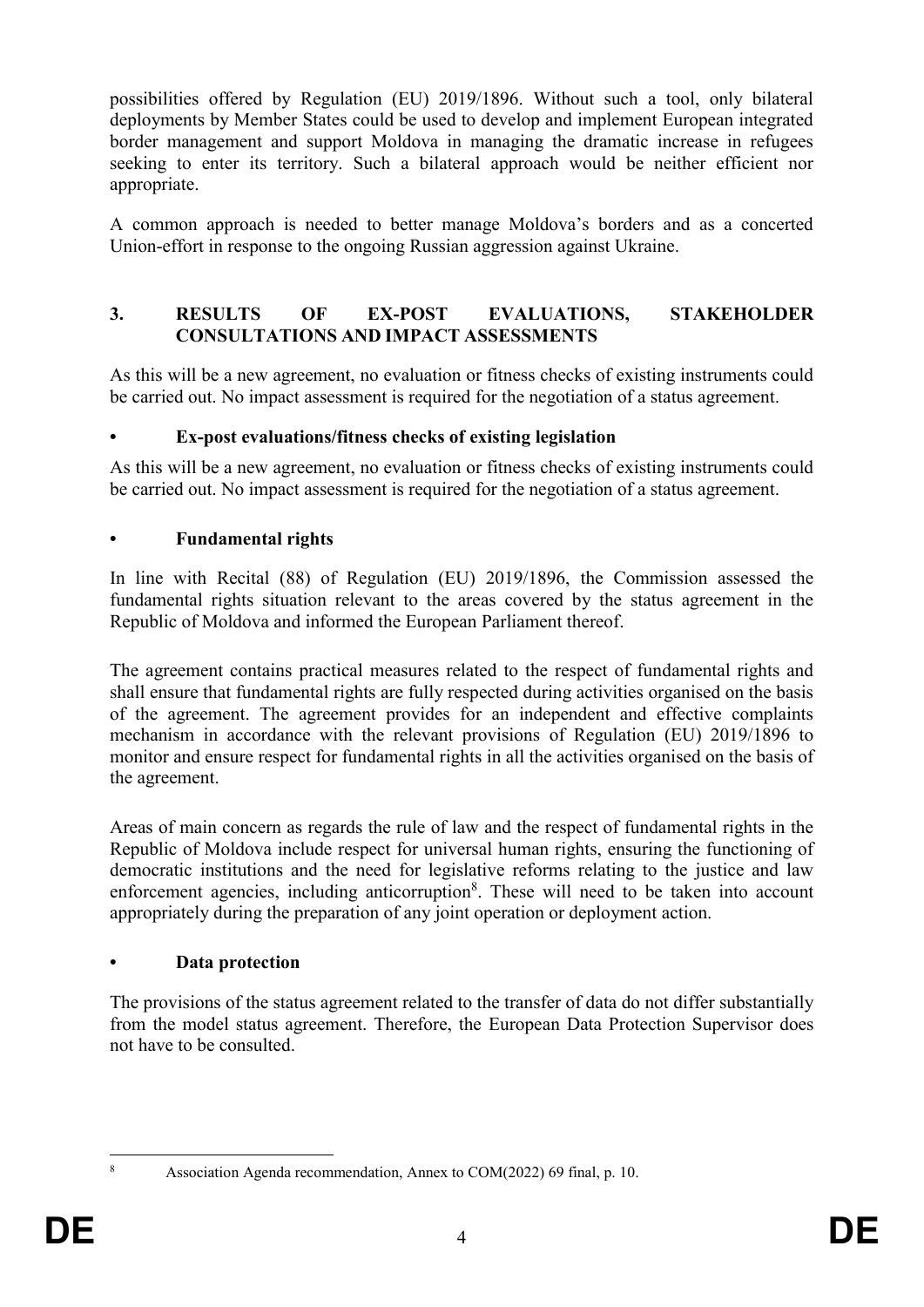# **4. BUDGETARY IMPLICATIONS**

The status agreement in itself does not entail any financial implications. The actual deployment of border guard teams on the basis of an operational plan will entail costs borne by the budget of the European Border and Coast Guard Agency. Future operations under the status agreement will be financed through the European Border and Coast Guard Agency's own resources.

The European Union contribution for the European Border and Coast Guard Agency already forms part of the Union's budget as based on the Legislative Financial Statement accompanying the implementation of the 2019 Regulation establishing the European Border and Coast Guard. For the period of 2021-2027, a total Union contribution of EUR 6 320 million is provided in accordance with the Multiannual Financial Framework agreement. These amounts will be complemented by the corresponding contribution of the Schengen associated countries.

## **5. OTHER ELEMENTS**

# **• Implementation plans and monitoring, evaluation and reporting arrangements**

The Commission will ensure proper monitoring of the implementation of the status agreement.

The Republic of Moldova and the European Border and Coast Guard Agency shall jointly evaluate each joint operation or rapid border intervention.

In particular, the European Border and Coast Guard Agency, Moldova and the Member States participating to a specific action shall draw up a report at the end of each action on the application of provisions of the agreement including on the processing of personal data.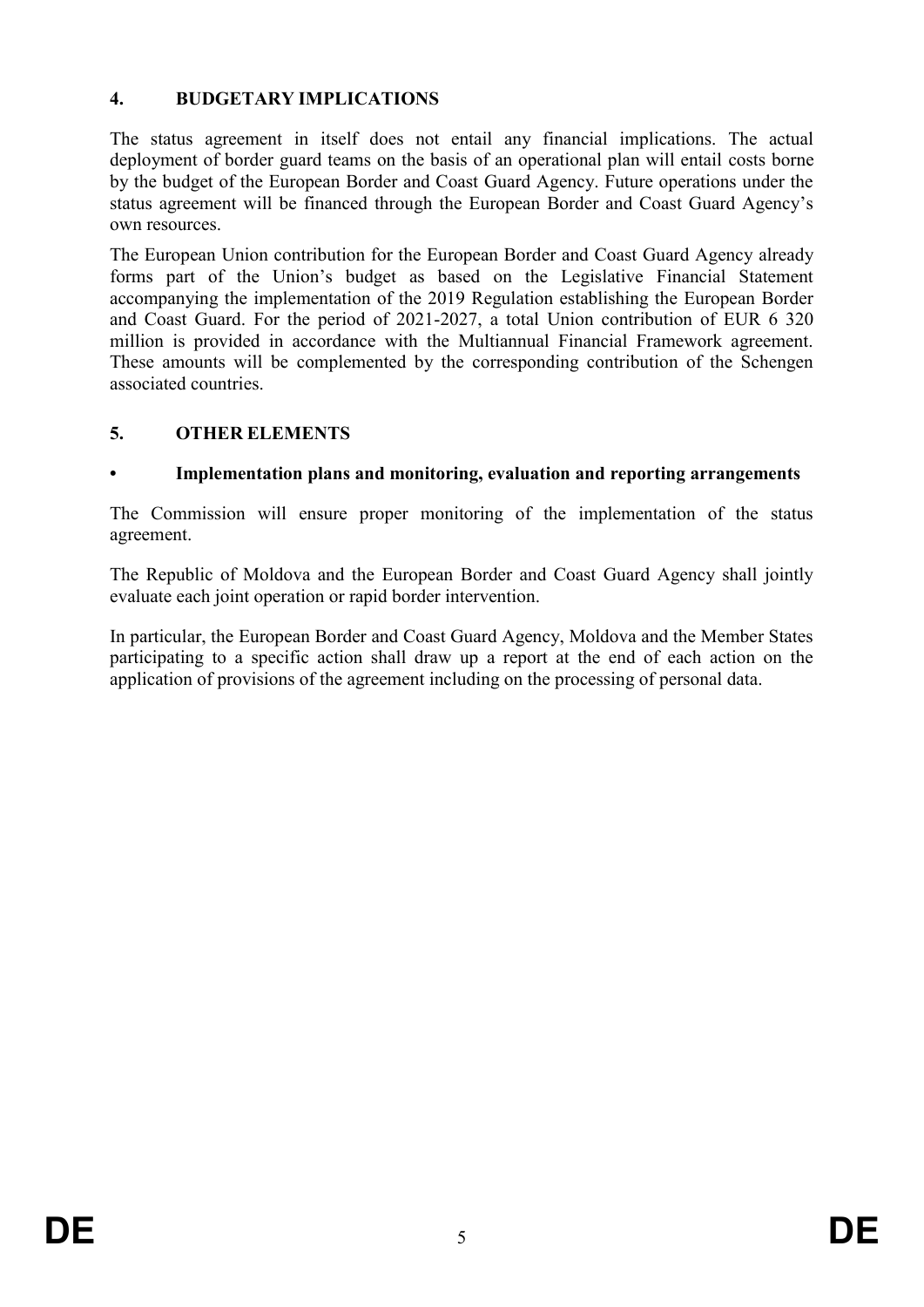2022/0087 (NLE)

## Vorschlag für einen

# **BESCHLUSS DES RATES**

#### **über den Abschluss einer Vereinbarung zwischen der Europäischen Union und der Republik Moldau über operative Tätigkeiten, die von der Europäischen Agentur für die Grenz- und Küstenwache in der Republik Moldau durchgeführt werden**

DER RAT DER EUROPÄISCHEN UNION —

gestützt auf den Vertrag über die Arbeitsweise der Europäischen Union, insbesondere auf Artikel 77 Absatz 2 Buchstaben b und d und Artikel 79 Absatz 2 Buchstabe c in Verbindung mit Artikel 218 Absatz 6 Buchstabe a,

auf Vorschlag der Europäischen Kommission,

nach Zustimmung des Europäischen Parlaments<sup>9</sup>,

in Erwägung nachstehender Gründe:

- (1) Die Vereinbarung zwischen der Europäischen Union und der Republik Moldau über operative Tätigkeiten, die von der Europäischen Agentur für die Grenz- und Küstenwache in der Republik Moldau durchgeführt werden, wurde im Einklang mit dem Beschluss 2022/XXX des Rates vom […] vorbehaltlich ihres Abschlusses zu einem späteren Zeitpunkt am […] durch [...] unterzeichnet.
- (2) In Situationen, in denen die Entsendung von Grenzverwaltungsteams aus der ständigen Reserve der Europäischen Grenz- und Küstenwache in einen Drittstaat erforderlich ist, in dem die Teammitglieder Exekutivbefugnisse ausüben werden, hat die Union auf der Grundlage von Artikel 218 des Vertrags über die Arbeitsweise der Europäischen Union nach Artikel 73 Absatz 3 der Verordnung (EU) 2019/1896<sup>10</sup> eine Statusvereinbarung mit dem betreffenden Drittstaat zu schließen.
- (3) Dieser Beschluss stellt eine Weiterentwicklung der Bestimmungen des Schengen-Besitzstands dar, an denen sich Irland gemäß dem Beschluss 2002/192/EG<sup>11</sup> des Rates nicht beteiligt; Irland beteiligt sich daher nicht an der Annahme dieses Beschlusses und ist weder durch diesen Beschluss gebunden noch zu seiner Anwendung verpflichtet.

1

 $^{9}$  ABl. C vom , S. .<br><sup>10</sup> Verordnung (EU)

<sup>10</sup> Verordnung (EU) 2019/1896 des Europäischen Parlaments und des Rates vom 13. November 2019 über die Europäische Grenz- und Küstenwache und zur Aufhebung der Verordnungen (EU) Nr. 1052/2013 und (EU) 2016/1624 (ABl. L 295 vom 14.11.2019, S. 1).

<sup>11</sup> Beschluss 2002/192/EG des Rates vom 28. Februar 2002 zum Antrag Irlands auf Anwendung einzelner Bestimmungen des Schengen-Besitzstands auf Irland (ABl. L 64 vom 7.3.2002, S. 20).